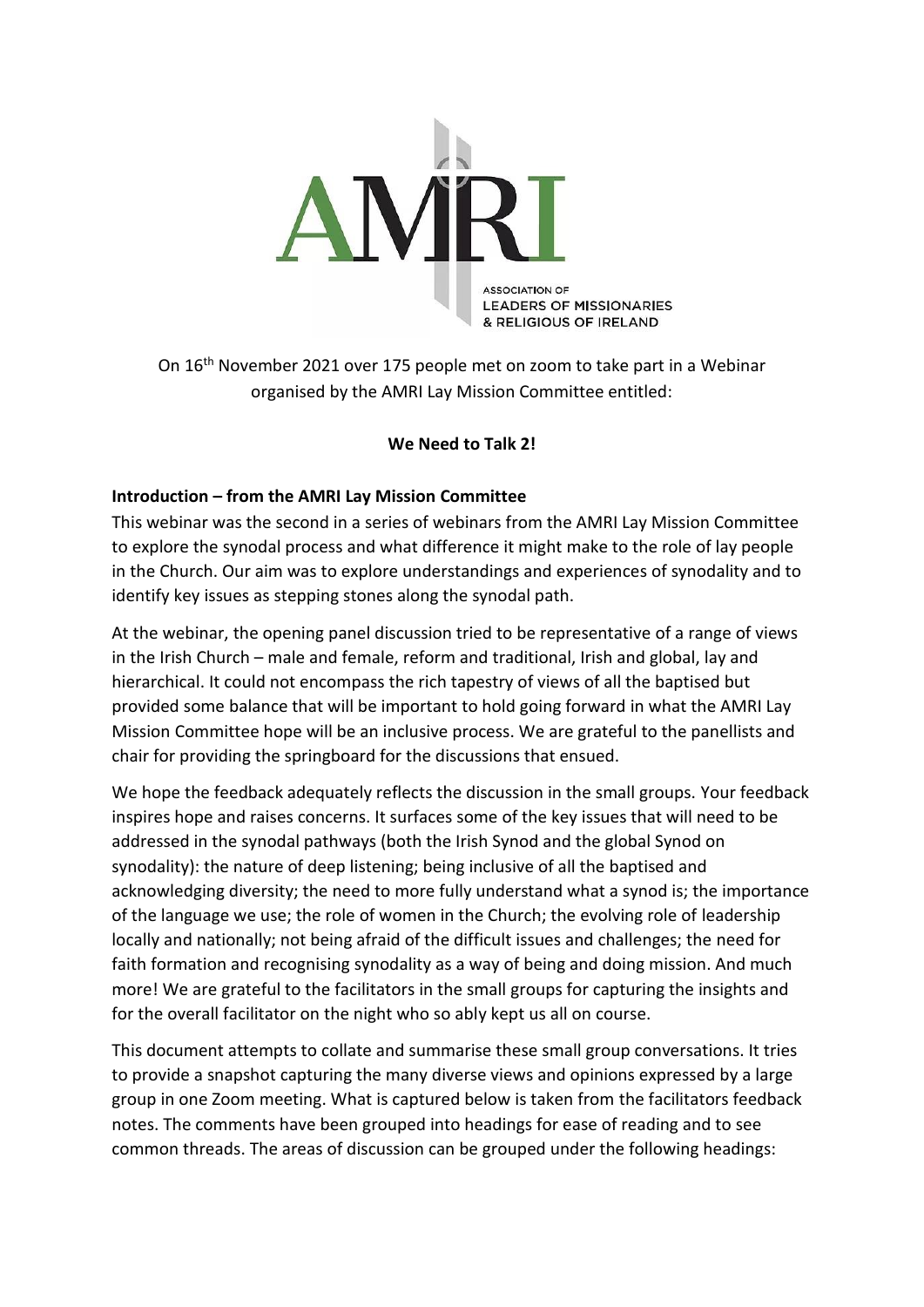- 1. Real Listening & Discernment
- 2. Groups being left out voices not heard
- 3. Comments about the Synod
- 4. Inclusivity & Diversity
- 5. Caring and compassionate Church
- 6. Use of Language & Communication
- 7. Leadership
- 8. Addressing Challenges
- 9. Positive engagement & hope
- 10. Small Christian Communities of faith & importance of small groups
- 11. Faith Formation
- 12. Mission & Cultural Awareness in spreading the gospel

### **Real listening & Discernment**

We need to listen more to our inner voice and not just say that we always did it that way, we need to be open to new things and be surprised. We also need to listen to each other, trusting each other and allow for each of us to be participate where there is a communion of relationships where everyone has a voice, openness, talk, listening and hearing from each other. This kind of listening could be translated as "realizing that there is more than, just, our own story"

# 'Your own story isn't the only story'

Perhaps I need to listen more attentively to the voices of more traditional Catholics around me – they may see things differently. Continue to listen to each other's stories. The path of a renewed Church would best be found through listening to and discerning the will of the Holy Spirit for the Church. Reference was made to an article in The Furrow by Brian Grogan, S.J. titled "Give the Spirit the mic" which is an excellent, accessible and humorous resource on synodality and also the Association of Catholics and WAC are holding zoom sessions on the subject of synodality – refer to their respective websites.

There is a question as to whether or not we really know how to listen and that we need some exposure to the "mechanics" of listening. Unless we learn to really listen to each other, there is a danger of the Church becoming as divided as much of society. We need to learn to listen in a Christian way. What is important is what unifies people in parishes today on their journey. For some people today, they are attracted to social justice and environmental issues on their journey. All voices need to be heard and listened to in a nonjudgmental manner. All contributions passed on – unedited. Learning by doing and listening to the monologues, dialogues, challenging and accordant voices. Listening to the Spirit by all is key as well as asking where does Jesus fit into all of this?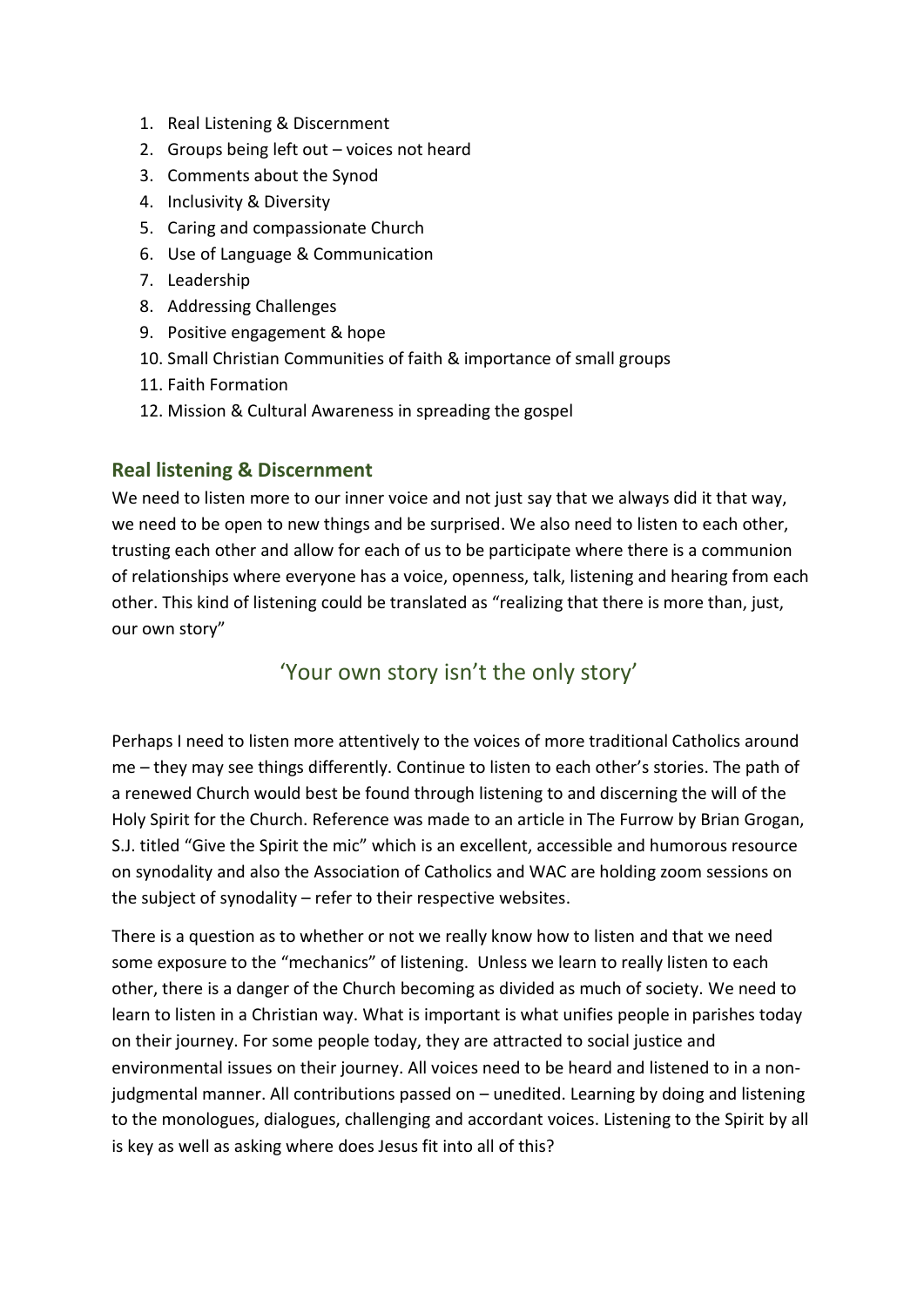### **Groups being left out – voices not being heard**

Some groups are being left out or are not being heard including our younger generation, LGBT groups and people who feel disconnected from the Church. Many are made to feel inadequate and excluded and some have not heard about the synodal process in their parish.

Women religious have been ignored and groups not invited and a greater effort is needed to include those at the margins. The culture of clericalism must go in respect of the need for a 50/50 gender representation in the Church. Some are looking for a different church where women (including religious women) would be listened to as they were the ones doing the work. For young people (under 35) the Church is just not relevant.

### 'the Church is just not relevant'

Local parish engagement needs to be accessible for all - not just chosen few, the regulars and the PPC. Feedback in groups is controlled by the PP and sent to the diocese and the bishop decides what goes forward.

### **Comments about the Synod**

What is a Synod? What is the Synodal pathway? What is the difference? Will this Synod really make a difference to people in how they practice their faith? Is everything on the table for discussion? Will it be completely open? I realise that I have a personal responsibility, but I need clarity of what is being asked. Many feel that "we heard all this before—a few times" and some are feeling a little cynical about it – like here we go again. It appears that people give views and not much, if anything changes. Voice of lay people are generally at a low level in Ireland.

Some would like to think that that lay people can be really part of the synodal process. This is already the Synod – a diverse gathering here tonight – but united and desiring to be church. Change is possible. Covid has shown that. Would we be meeting like this on Zoom were it not so?

'

# 'Will it be completely open?'

There is a fear for some of breaking apart and losing some good traditions and continuity with the past is important. There is need for good administration and structure at parish level as not having everything depending upon the priest in the parish. Allowing smaller groups in parishes /communities to gather and make their contribution - not just the ones gathered by the PP is important.

There needs to be a defined person/persons employed at the Bishops' Conference and/or AMRI (may be even jointly working together!) to receive feedback, offer formation to diocesan/group leads, to be the face of the synodal pathway, we need to invest time,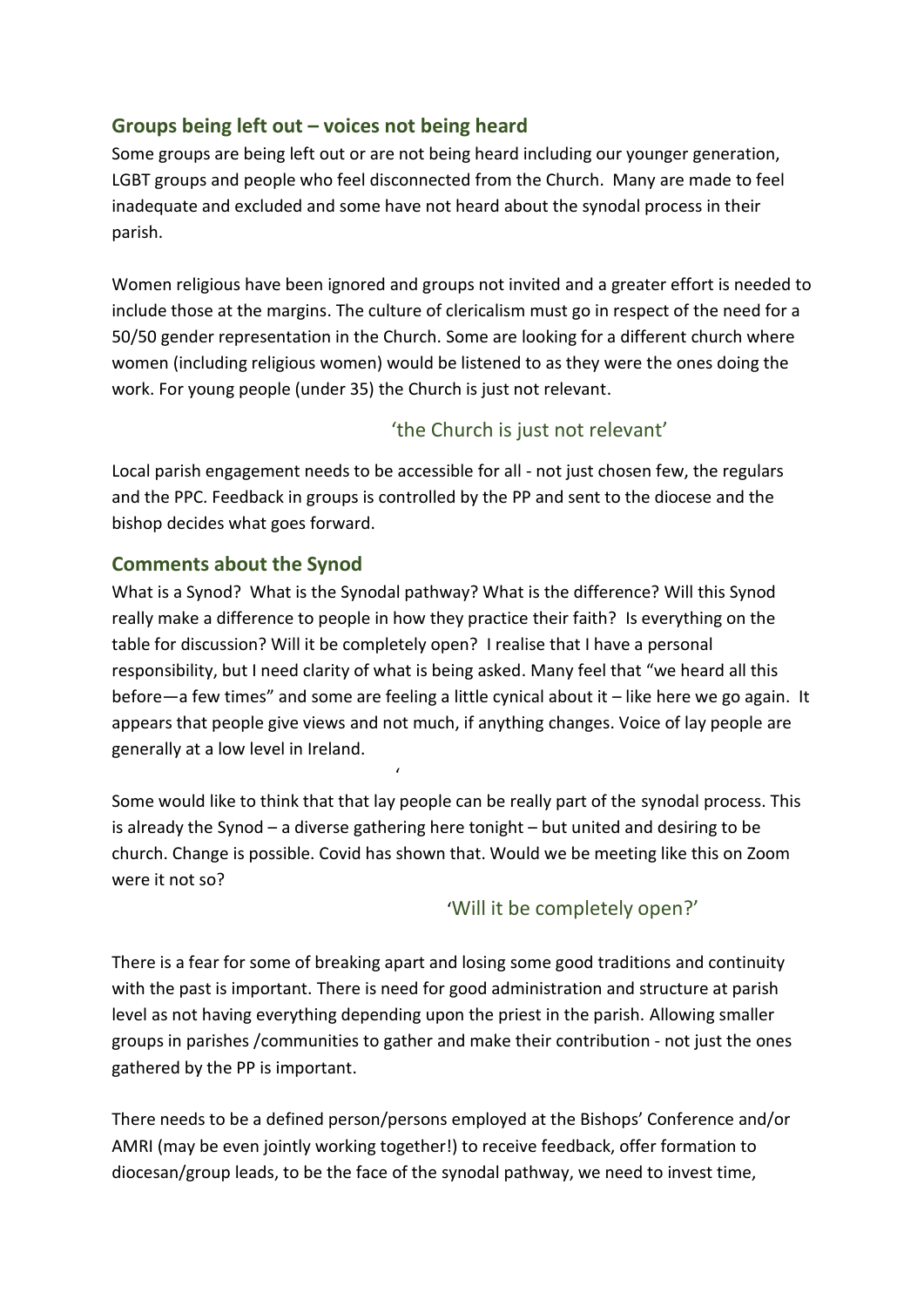resources, energy, personnel into this to give the process the best chance to engage the majority of people both within and outside the formal Church structures

The proposed Synod is a great opportunity to revive the Irish Church and enable it to serve the community of the Faithful, but it is in grave danger of being squandered unless there is an authentic dialogue process put in place which involves communal/private prayer, understanding that dialogue is a contemplative/meditative practice and a learned capacity, that meetings should include time for that silent communion in the Spirit of Christ, which is the hallmark of true contemplation, includes active fellowship and faith sharing, reflective listening with respect, that the Spirit of Christ waits between the words and participant's should be willing to learn the principles of authentic dialogue.

### **Inclusivity & Diversity**

It is important to have a plurality of approaches with regards to participation - nobody is limited to just one way of participating. We can learn from the experiences of lay involvement in the Church in Nigeria. The Church needed to revisit the Synod prayer especially where it uses the terms ignorance and sinners in connection with ordinary people.

### 'nobody is limited to just one way of participating'

The sense of inclusivity means balancing topics which may cause unease/discomfort. We need to explore the participation by many in a decision-making process that allows the relevant person/group to make an informed decision**.**

# **Caring and compassionate Church**

It's important to enable people to articulate what they believe in and say what they think. Some have a feeling of being marginalized even though, outwardly, people might assume that they are very involved in the Church. Some do not experience care from the Church community at a difficult time during their life.

"What is life like for you?"'

While people do express empathy, we need to get to the core of the Christian message ie that we should care for each other. Such caring might be as simple as people asking someone in difficulty "What is life like for you?"

### **Use of Language**

Plain language should be used about the Synod that is easily understood by all as the word "synodality" has little meaning for most people. The experience of those preparing children for sacraments find that there is a gap between "Church" language and that of the young people. Faith language must relate to people's experience – process, encounter, listening,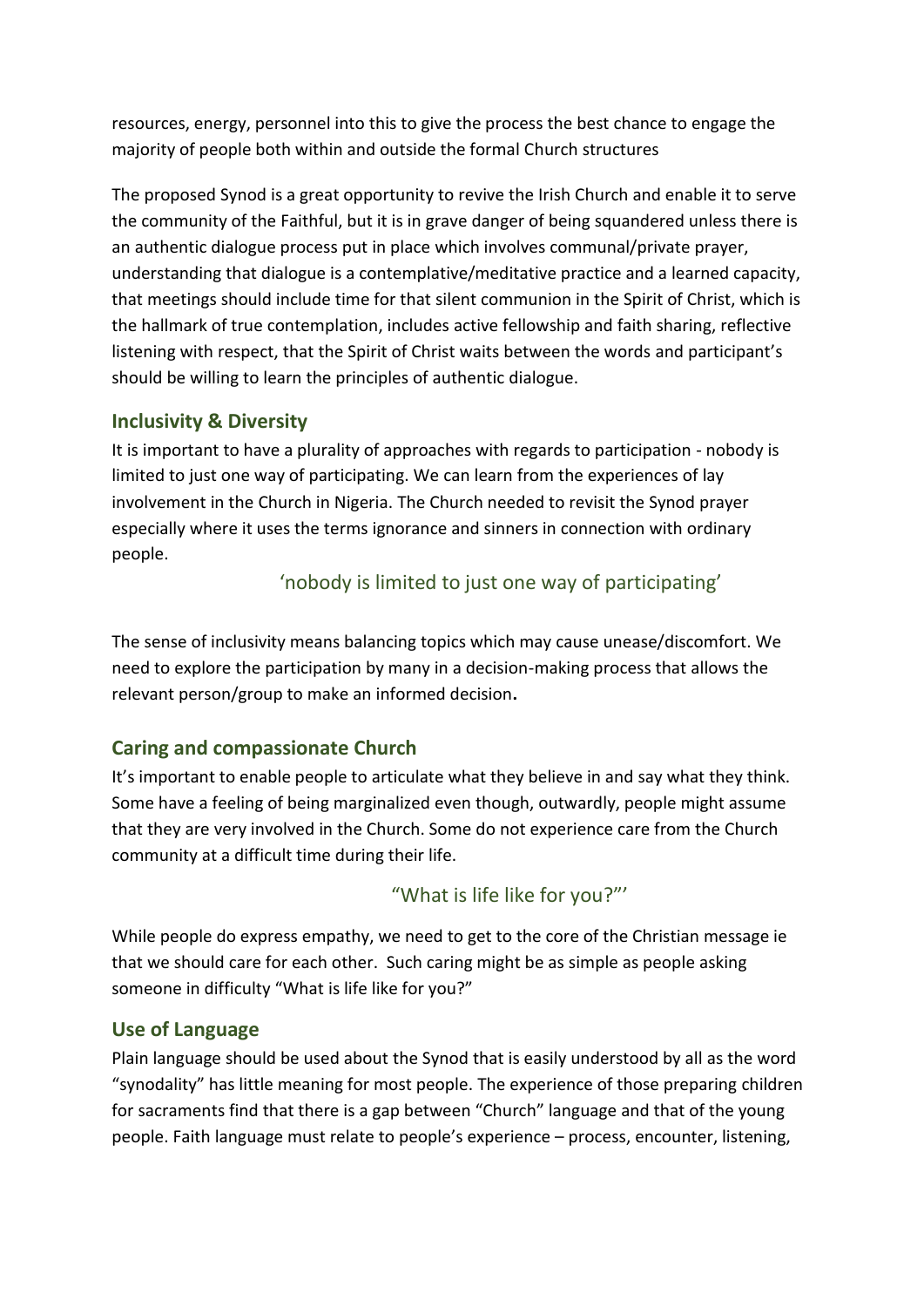self-determination; warm relationships where the language of salvation makes sense. The language of a personal faith journey is important.

### 'We have to widen the entry point into the language of faith'

We have to widen the entry point into the language of faith and speak the same language as people. The Church needs to simplify her language especially for the sake of the younger people. There is a loss of language of faith in our society – we need to engage in new language to encourage participation by all people. The experience of watching online masses and the online world has opened up a whole new world now and shows that there is a need for a new language for the next generation as well as faith formation. The Church to communicate better with people through the media and other means. As things stand, there appears to be a need to know basis culture. Perhaps lay people, using a business term, need to be the Church's marketing medium.

#### **Leadership**

Where is the Holy Spirit leading the Church? Look at the Acts of the Apostles for the model of early Church. The Holy Spirit speaks to all of us – important that lay people claim their space in the Church and assert what we are – let us live it as if that is the case. A new Church is emerging – let all of us take on a leadership role. Have not heard anything from the pulpit on the Synod - or on the pope! There needs to be leadership on the ground from clergy as well.

> 'important that lay people claim their space in the Church and assert what we are – let us live it as if that is the case'

We need parish leadership to begin to speak of synodality and we need to begin to experience it locally in order to learn by doing. In order to empower people, there must be a clear vision for its people who can articulate their unique calling and common identity through baptism. Out of this there needs to be a raising up of lay-Christian leaders that can help facilitate the establishment of house-gatherings such as described in The Acts of the Apostles. We can learn from the Church of Ireland – perhaps engage them as our facilitators. They have vast experience of the Synod way.

### **Addressing Challenges**

Getting people to want to help is difficult – many feel that they have been down this road before. How do we move this (discussion about synod) down to people and get their opinions? Bishops have to try to be on the same level as us. People are so disengaged, a legacy of the past, what comes first engagement and then faith or faith then engagement? We need for people to experience the spiritual - to be transformed as only then will we get motivated eager and enthusiastic engagement. So, empowerment by the Holy Spirit is a key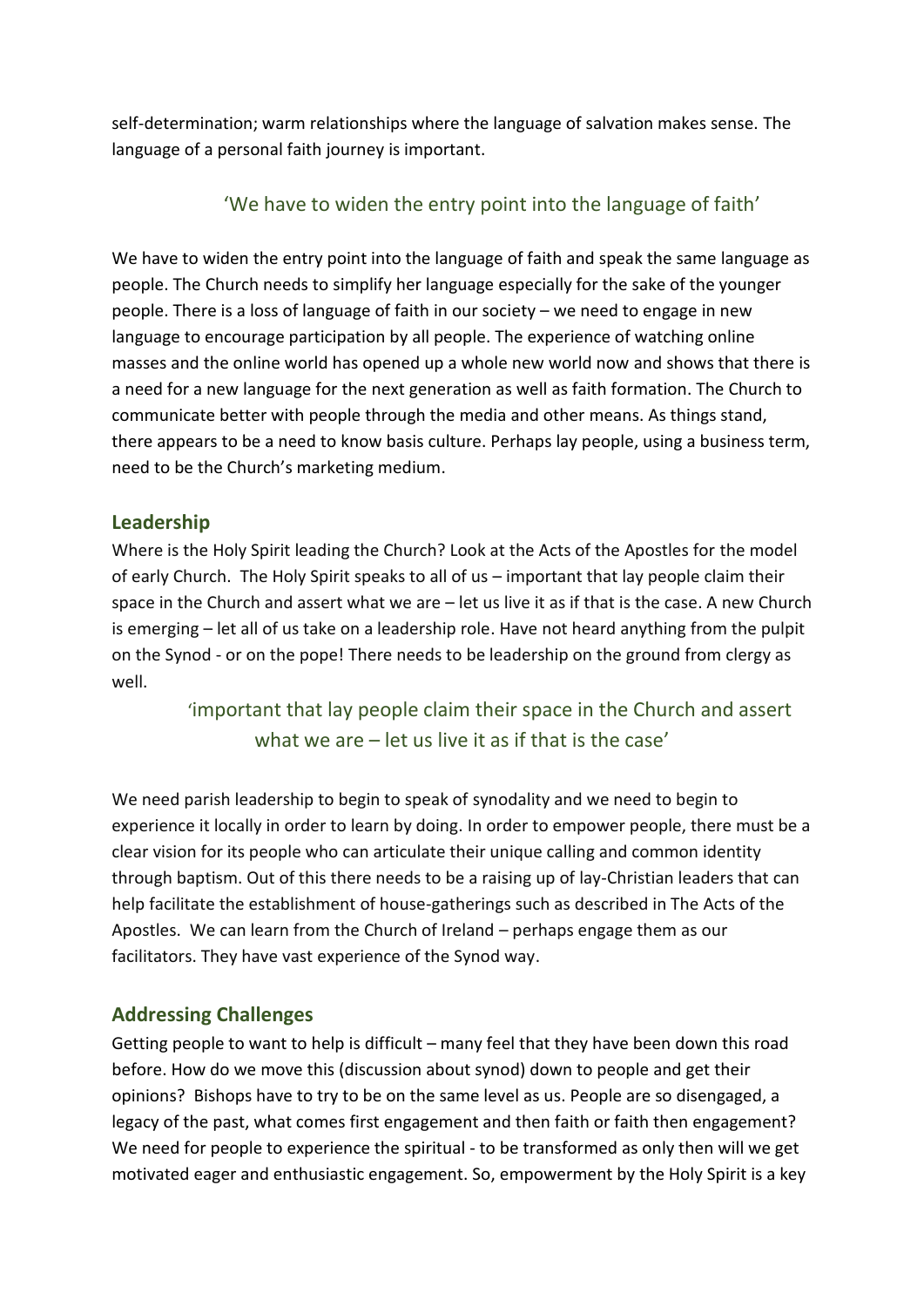element of this process. The Irish church has been shaped by institution - not the gospel – we need society to acknowledge that**.** 

### 'The Irish church has been shaped by institution - not the gospel'….

The future of the Church could become a more interfaith Church. It's time to call out the archaic mystical approach of the Church in liturgy and the clericalisation of some of the sacraments such as marriage. Living the Gospel and in doing it in our daily lives.

### **Positive engagement & hope**

Get people to articulate what they believe in and say what they think is important. People involved in exciting projects in communities can be asked to engage. Listen to people without conditions and no agenda. Its positive that more bishops are attending these webinars around discussing synod. How I experience Church is important and see Christ in all of this? Some were struck by the passion that exists in this gathering for Christianity. The webinar has broadened my understanding of what the Synod is – not just something to be done a parish level. Dioceses needs to get people involved and encourage engagement. PPC will probably be the starting point, being much more involved in the liturgy would be a great starting point. Guidelines need to be produced for engagement. The role of the Spirit, the openness of the conversation and the positive atmosphere of the panel discussion.

# 'Dare to feel excited about the Synod'

Let us not forget that there are so many 'shades' (ie levels of connection/involvement) of church members out there. There is desire to keep tonight's momentum going (referring to the webinar). Some felt a sense of excitement and hope – becoming more mature and coming to discern for ourselves: an inversion of the traditional hierarchical model. Dare to feel excited about the Synod.

### **Small Christian Communities of faith & importance of Small Groups**

There is a desire out there to join some likeminded groups that might involve study and prayer and if there is no such group in the area that we could/should attempt to form one. Small communities are the way to go but the organisation in the Church structures is the problem. Future is 'bottom up' approach via basic Christian communities.

# 'Future is 'bottom up''

Faith in Christ is all changing and invites complete conversion, small groups meeting and sharing like in the early church, one heart one soul in communion in the here and now, not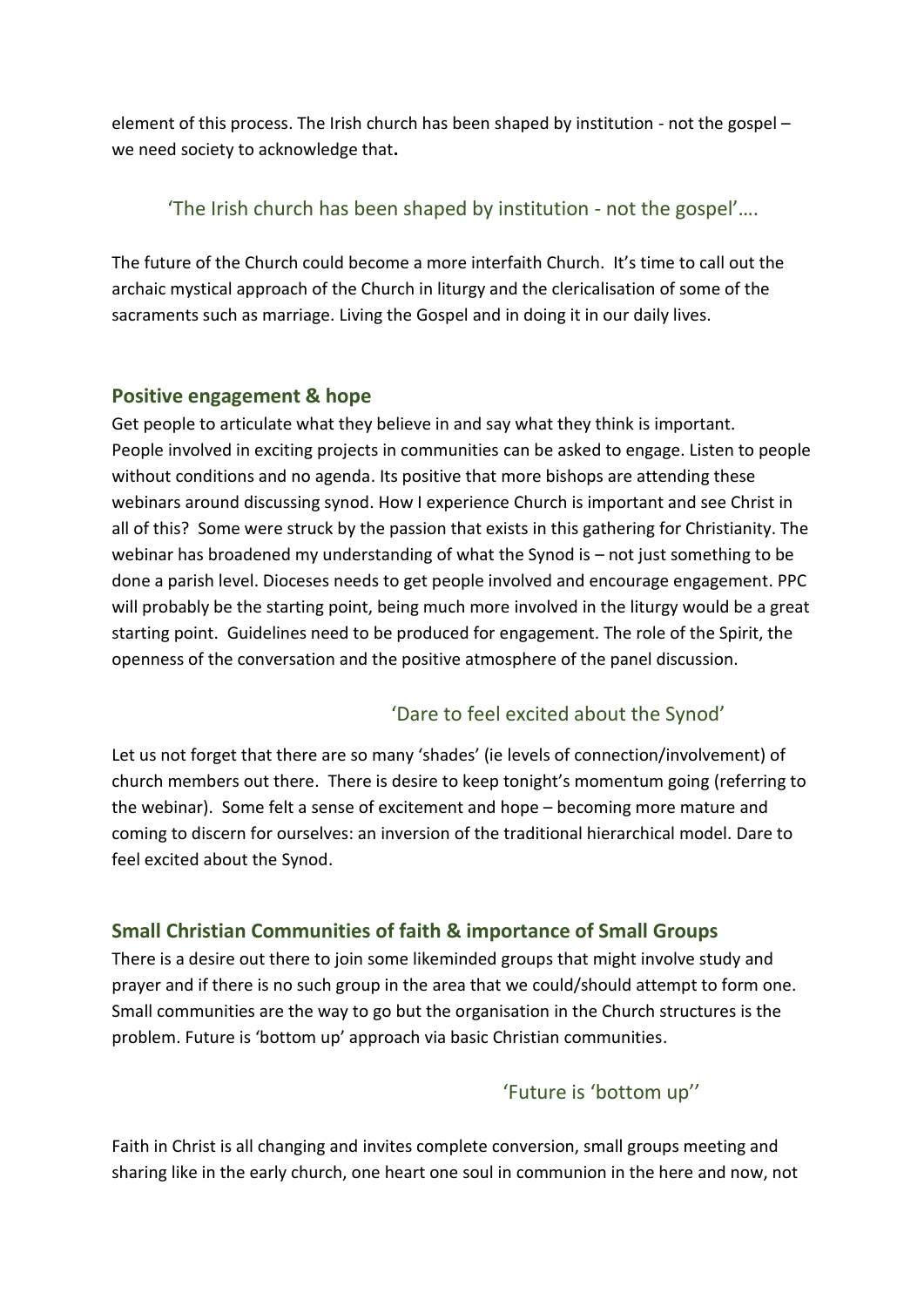having to wait for any Synod to start. I believe these small groups, which were already mentioned in the initial AMRI meeting, will be the places where the Holy Spirit will move to convict, refresh and reinvigorate the laity and the wider Church.

#### **Faith Formation**

Sometimes we feel that the Lord is looking down on us as we run around in circles with the next 'new' thing when in fact Jesus spoke the same truths all those years ago on the road to Emmaus – a personal relationship with the Lord puts things in perspective. Affirmation of the importance of prayer and what would take me forward in this process- Relationship of the Trinity, need to re-examine the rules and ask are they fit for purpose. Catechism and it's importance in involving lay people. Some had concerns with a lack of tools for our schools and sacramental preparation. We have to be honest and transparent about the inability of schools to form faith - without role of families being advanced in Catholic schools. In regard to synodality we need faith formation for parishioners that begins with accessible and familiar language and that opens up an entry route that can be built upon.

### 'we need faith formation for parishioners'

We need faith formation for all to enable full participation – what is a Synod? Need to understand the difference between the call and invitation to Synod from Pope Francis and the call from the Irish Bishops? There is a tension within the church itself which inhibits faith formation.

### **Mission & Cultural awareness in spreading the gospel**

"Bringing Church close to the people". The greatest resource the Church still has are the people in it however many feel abandoned, especially women, who are not 'yet' seeing their contributions acknowledged as active and equal members of the Church in decisions that affect their lives. To move forward and bring the Church closer to the people, the Church must help to establish and facilitate centres of training throughout each diocese for women and men. This should lead to a greater flourishing of leadership such as in catechesis, sacramental preparation and youth ministry.

### 'bring the Church closer to the people'

A real genuine invitation, extending beyond the practicing, to reach all people, this is the starting point. How do persecuted Christians express their faith? The question "What is the target and focus" of the meeting. Given, the fact that many of the people present had worked in other cultures, surprise was expressed that there was not more of a focus on how people spread the message of the gospel when working in other cultures